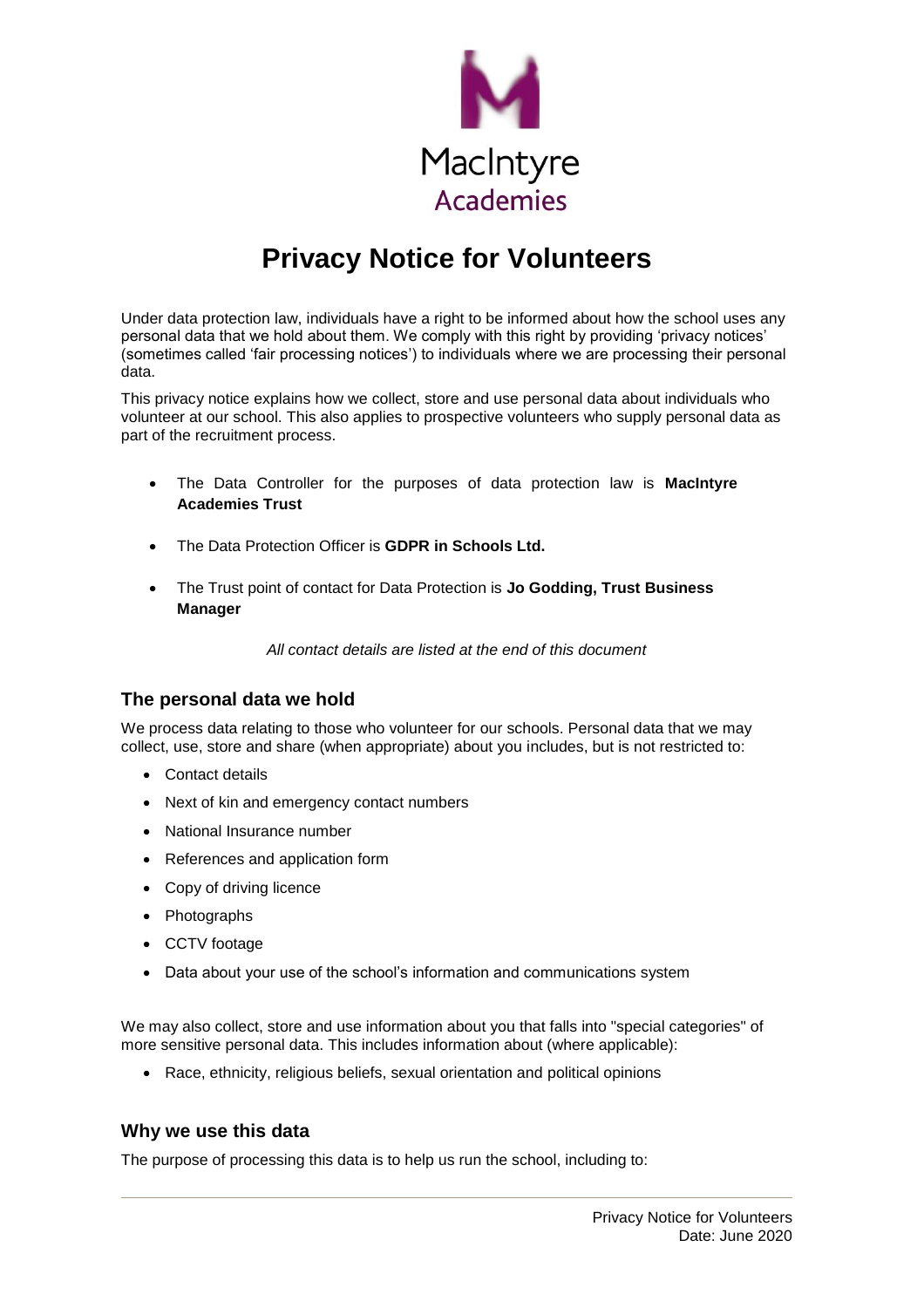- Facilitate safe Volunteer Recruitment, as part of our safeguarding obligations towards pupils
- Enable ethnicity and disability monitoring

## **Our lawful basis for using this data**

We only collect and use personal information about you when the law allows us to. Most commonly, we use it where we need to:

- Fulfil a contract we have entered into with you
- Comply with a legal obligation
- Carry out a task in the public interest

Less commonly, we may also use personal information about you where:

- You have given us consent to use it in a certain way
- We need to protect your vital interests (or someone else's interests)

Where you have provided us with consent to use your data, you may withdraw this consent at any time. We will make this clear when requesting your consent, and explain how you go about withdrawing consent if you wish to do so.

Some of the reasons listed above for collecting and using personal information about you overlap, and there may be several grounds which justify the school's use of your data.

# **Collecting this information**

While the majority of information we collect from you is mandatory, there is some information that you can choose whether or not to provide to us.

Whenever we seek to collect information from you, we make it clear whether you must provide this information (and if so, what the possible consequences are of not complying), or whether you have a choice.

# **Census Submission**

The DfE collects and processes personal data relating to those employed by schools (including Multi Academy Trusts) and local authorities that work in state funded schools (including all maintained schools, all academies and free schools and all special schools including Pupil Referral Units and Alternative Provision). All state funded schools are required to make a census submission because it is a statutory return under sections 113 and 114 of the Education Act 2005.

To find out more about the data collection requirements placed on us by the Department for Education including the data that we share with them, go to [https://www.gov.uk/education/data](https://www.gov.uk/education/data-collection-and-censuses-for-schools)[collection-and-censuses-for-schools.](https://www.gov.uk/education/data-collection-and-censuses-for-schools)

The department may share information about school employees with third parties who promote the education or well-being of children or the effective deployment of school staff in England by:

- conducting research or analysis
- producing statistics
- providing information, advice or guidance

The department has robust processes in place to ensure that the confidentiality of personal data is maintained and there are stringent controls in place regarding access to it and its use.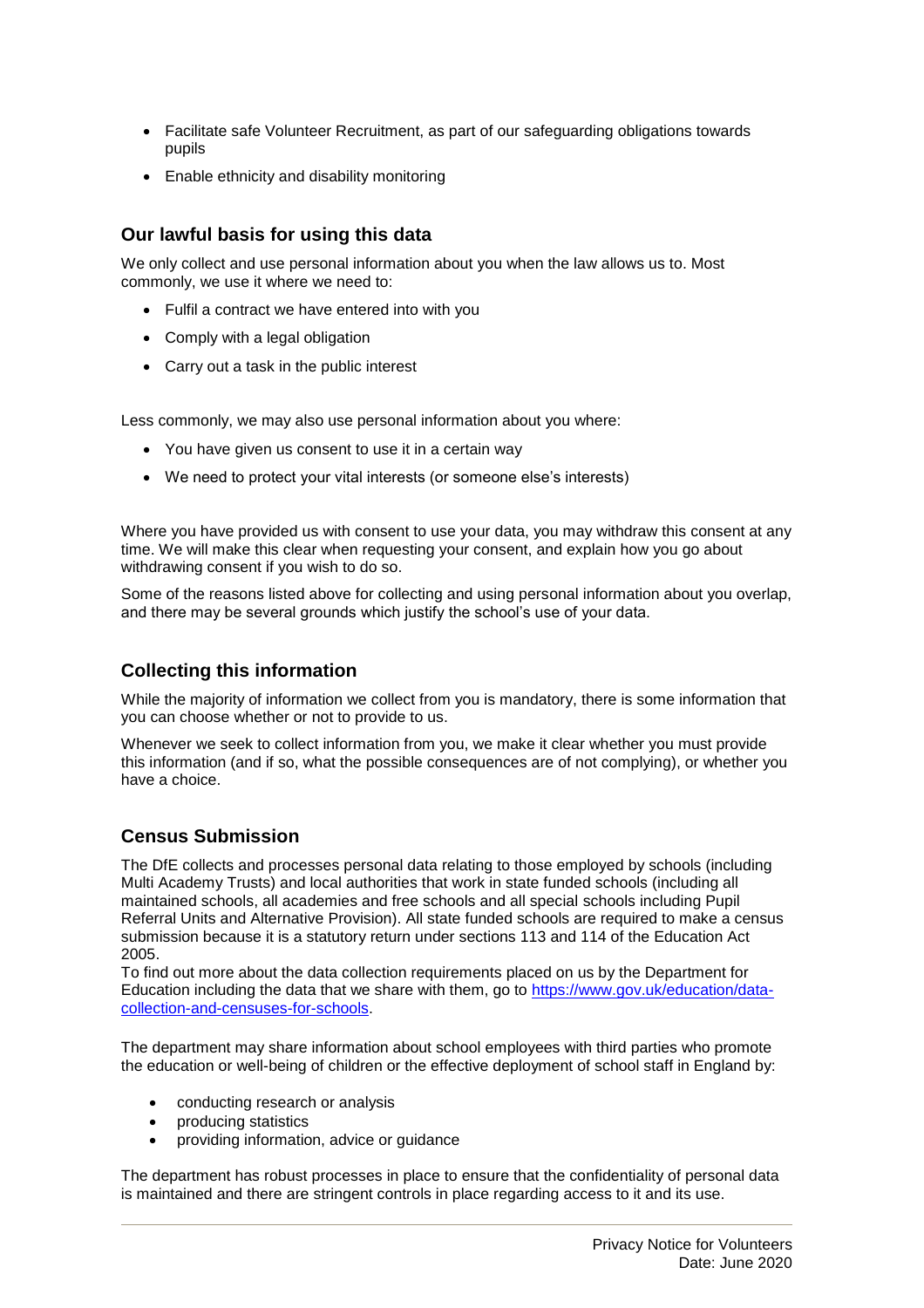Decisions on whether DfE releases personal data to third parties are subject to a strict approval process and based on a detailed assessment of:

- who is requesting the data
- the purpose for which it is required
- the level and sensitivity of data requested; and
- the arrangements in place to securely store and handle the data

To be granted access to school workforce information, organisations must comply with its strict terms and conditions covering the confidentiality and handling of the data, security arrangements and retention and use of the data.

For more information about the department's data sharing process, please visit: <https://www.gov.uk/data-protection-how-we-collect-and-share-research-data> To contact the department:<https://www.gov.uk/contact-dfe>

#### **How we store this data**

We create and maintain a Volunteer file for each staff member. The information contained in this file is kept secure and is only used for purposes directly relevant to your employment.

For unsuccessful candidates or once your time of volunteering with us has ended, we will retain this file and delete the information in it in accordance with our record retention schedule.

Our MacIntyre Academies Trust Retention Schedule sets out how long we keep information about volunteers and applicants. You can view a copy of this on MacIntyre Academies website or request a copy from the school office.

#### **Data sharing**

We do not share information about you with any third party without your consent unless the law and our policies allow us to do so.

Where it is legally required, or necessary (and it complies with data protection law) we may share personal information about you with:

- Our local authority to meet our legal obligations to share certain information with it, such as safeguarding concerns. We are required to share information about our workforce members with our local authority (LA) under section 5 of the Education (Supply of Information about the School Workforce) (England) Regulations 2007 and amendments.
- The Department for Education –we share personal data with the Department for Education (DfE) on a statutory basis. This data sharing underpins workforce policy monitoring, evaluation, and links to school funding / expenditure and the assessment educational attainment.
- Our Regulator, Ofsted with data which helps them to regulate and inspect childcare and children's social care.
- Professional bodies including the Disclosure and Barring Service (DBS) and the Teaching Regulation Agency (TRA) where this is required to meet our legal duty for referral
- We share personal data with suppliers and service providers who both enable us to fulfil our public duties (for example our financial auditors, professional advisers and consultants) and also to fulfil a contract we have entered into with you by providing the service we have contracted them for (for example payroll services and recruitment services).
- Our sponsor organisation, MacIntyre Care. This is both for the purposes of meeting our statutory Governance requirements which enable us to fulfil our public duties and also for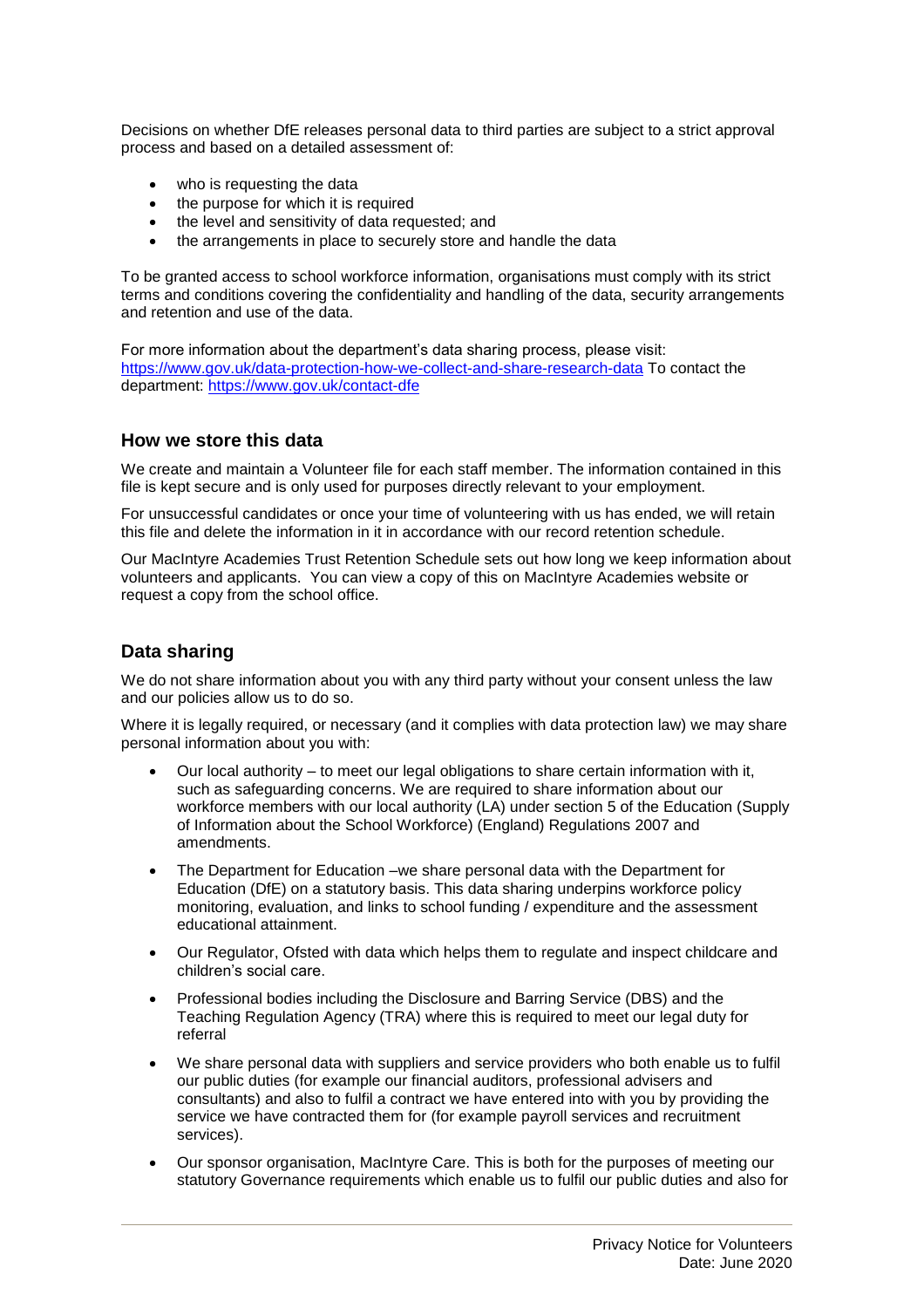the purpose of accessing shared services such as occupational health services which enable us to fulfil a contract we have entered with you.

## **Transferring data internationally**

Where we transfer personal data to a country or territory outside the European Economic Area, we will do so in accordance with data protection law.

#### **Your rights - How to access personal information we hold about you**

Individuals have a right to make a **'subject access request'** to gain access to personal information that the school holds about them.

If you make a subject access request, and if we do hold information about you, we will:

- Give you a description of it
- Tell you why we are holding and processing it, and how long we will keep it for
- Explain where we got it from, if not from you
- Tell you who it has been, or will be, shared with
- Let you know whether any automated decision-making is being applied to the data, and any consequences of this
- Give you a copy of the information in an intelligible form

You may also have the right for your personal information to be transmitted electronically to another organisation in certain circumstances.

If you would like to make a request, please contact our data protection officer.

## **Your other rights regarding your data**

Under data protection law, individuals have certain rights regarding how their personal data is used and kept safe. You have the right to:

- Object to the use of your personal data if it would cause, or is causing, damage or distress
- Prevent your data being used to send direct marketing
- Object to the use of your personal data for decisions being taken by automated means (by a computer or machine, rather than by a person)
- In certain circumstances, have inaccurate personal data corrected, deleted or destroyed, or restrict processing
- Claim compensation for damages caused by a breach of the data protection regulations

To exercise any of these rights, please contact our data protection officer.

## **Complaints**

We take any complaints about our collection and use of personal information very seriously.

If you think that our collection or use of personal information is unfair, misleading or inappropriate, or have any other concern about our data processing, please raise this with us in the first instance.

To make a complaint, please contact our Data Protection Officer (details below)